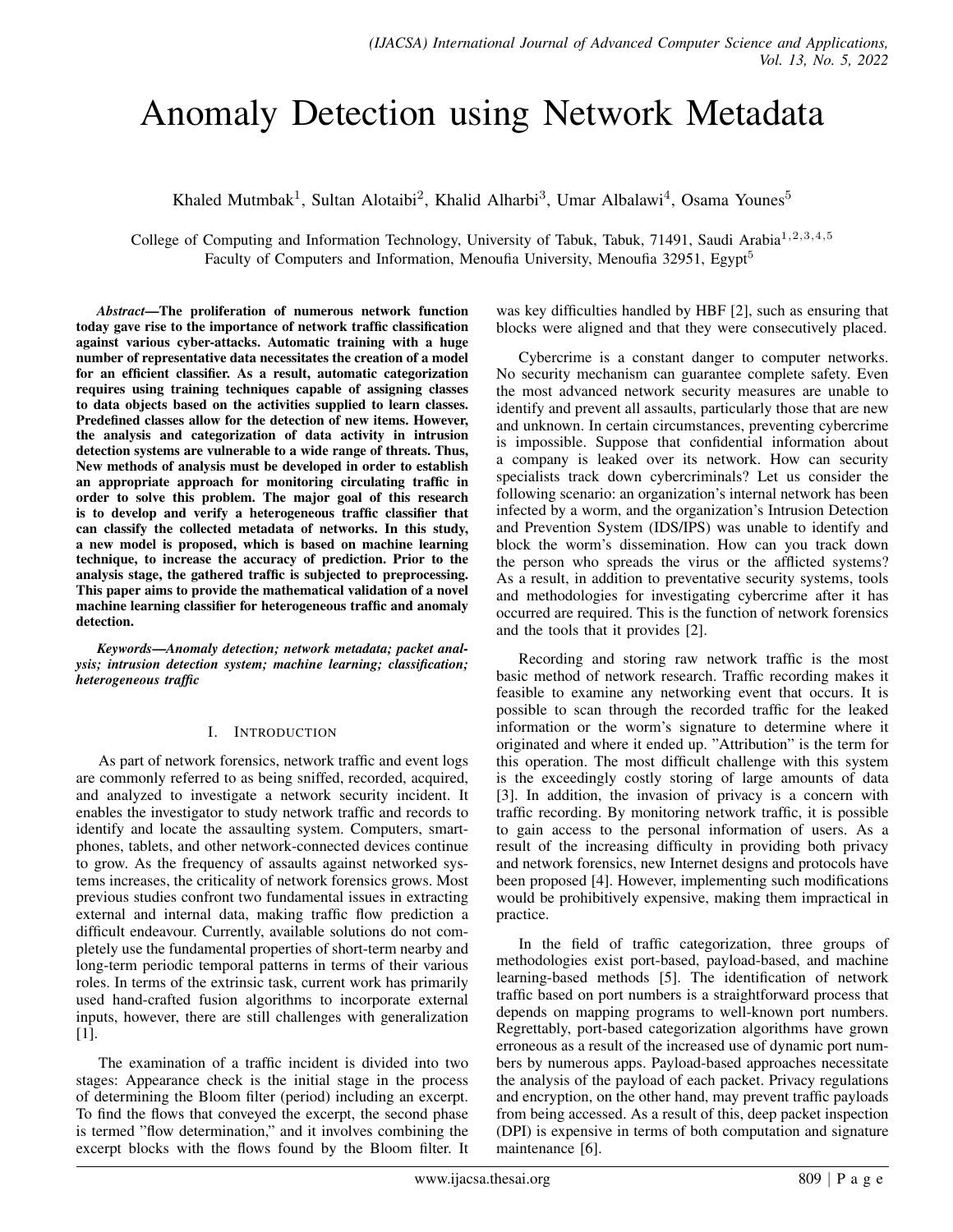### II. MOTIVATION

Machine learning-based solutions have the potential to overcome some of the restrictions associated with port- and payload-based systems. More precisely, machine learning approaches can classify Internet traffic based on applicationneutral traffic data. When it comes to how long it takes to send and receive a particular message, there are several variables that may be taken into consideration. Furthermore, it has the potential to minimize computing costs while also making it easier to identify encrypted traffic.

There are two main applications for network forensics. The first, which focuses on network security, is keeping an eye out for unusual traffic patterns and spotting breaches. On a hacked system, an attacker may be able to delete all log files. Consequently, network-based evidence may be the sole evidence accessible for forensic investigation in this situation. Law enforcement can also take advantage of network forensics by interpreting human communication represented through emails or other forms of electronic correspondence and reassembling transmitted information, looking for keywords, and so on [7].

Today's world is evolving at a rapid pace, and the internet is critical for quicker communication between people or machines, faster transactions, and faster fulfillment of duties (tasks). However, the internet is also a major victim of cybercrime. Transactions over the internet are the main draw for attackers. To do this, we need a forensic technology known as "Network Metadata" to help us identify the perpetrators of cybercrime and their methods of attack. Network Metadata is a sub-field of digital forensics research that deals with computer networks. The collection of network traces from the victim system for examination is a common practice in network forensics, whether the crime has been discovered or after it has been committed. The evidence gathered can be used to bring the perpetrator to justice in a criminal court of law. While digital forensics involves the examination of static data, network forensics involves the examination of volatile and dynamic data [8].

# III. RELATED WORK

The study [9] establishes a network intrusion criminal system based on the switching scheme (NIFSTC) that may detect criminality in networked situations and identify digital evidence automatically. The advantage of NIFSTC is that it does not require a standard forensic network to be built, hence it has superior detection performance in practice than traditional approaches. For the most modern network forensic methodologies, the KDD Cup Experiment Series 1999 dataset shows NIFSTC's highest true positive (TP) and lowest rate false positive (FP) .

The authors [10] introduced SPIE (Source Path Isolation Engine) in this regard, which calculates the first eight bytes of the payload and packet digests (i.e. hashes) from the header. A brief period of time is allowed for the digestion of these digests in a bloom filter. If a third-party device, such as an IDS or a firewall, identifies suspicious activity, SPIE can be used to track down the source of a packet.

In the research [11], the focus is on the security risks of the botnet through which DDoS attacks, worms and spam attacks are implemented. For network security forensic investigation, the researchers recommended the design and implementation of a cloud-based security center. Also, cloud storage is used to store the acquired traffic data, which is then processed utilizing cloud computing.

A tool that explores the architecture of the network forensic is proposed in [12], which is called NetFo (Network Forensic) analysis tool. It captures packets using Winpcap technology and It can be used as a monitoring and management tool. NetFo can discover session information, keywords, bookmarks, hostnames, IP addresses, and other information.

As explained in [13], due to many requirements that were not addressed in this design space, developing a forensic network architecture is a complex task.

The authors [14] present a real-life case study in which they reconstruct a crime scene in relation to a victim's previous Facebook session using digital evidence collected and analysed via access to a desktop computer's RAM, with a focus on some distinct chains that could be used to reconstruct a previous Facebook session.

Huaxin et al. [15] developed a framework for extracting four types of characteristics from real-world Wi-Fi data, as well as supervised machine learning approaches for estimating user demographics. The study was based on Wi-Fi traffic information from 28,158 users during a five-month period. According to the testing results, the best accuracy in predicting gender and education level is 82% and 78%, respectively. Users' demographics may be predicted with a precision of 69% and 76% utilizing HTTPS traffic, even in encrypted transmission (i.e., across the internet). Being forensically prepared increases the degree of security in both cloud and on-premises computing. As a result, research in the fields of cloud and network security may also apply to IoT-centered forensics investigations. After all, traditional computer networks and Internet of Things (IoT) networks are also vulnerable to security flaws. Because IoT systems interact with the physical environment more frequently than traditional systems, they are susceptible to a greater number of physical and digital dangers. As a result, the work introduced in [16] was dedicated for securing the IoT domain.

The authors in [17] provided an overview of forensic advancements related to the IoT as well as the remaining hurdles. They focused on the taxonomy and criteria in the IoT Forensics. However, they did not discuss historical and current frameworks, standardization and certification difficulties in the IoT Forensics.

# IV. THE PROPOSED MODEL

The ML models are becoming widespread in recent years because of mitigating a variety of complex relationships and acquiring the most favorable solutions by general evolution. The ML models have the ability to discover nonlinear relationships and complex functions among independent and dependent variables based on processing and classifying the data through training. An ML technique is comprised of algorithms with many models based on artificial intelligence. In this paper, five ML classifiers are used and compared in terms of the highest accuracy.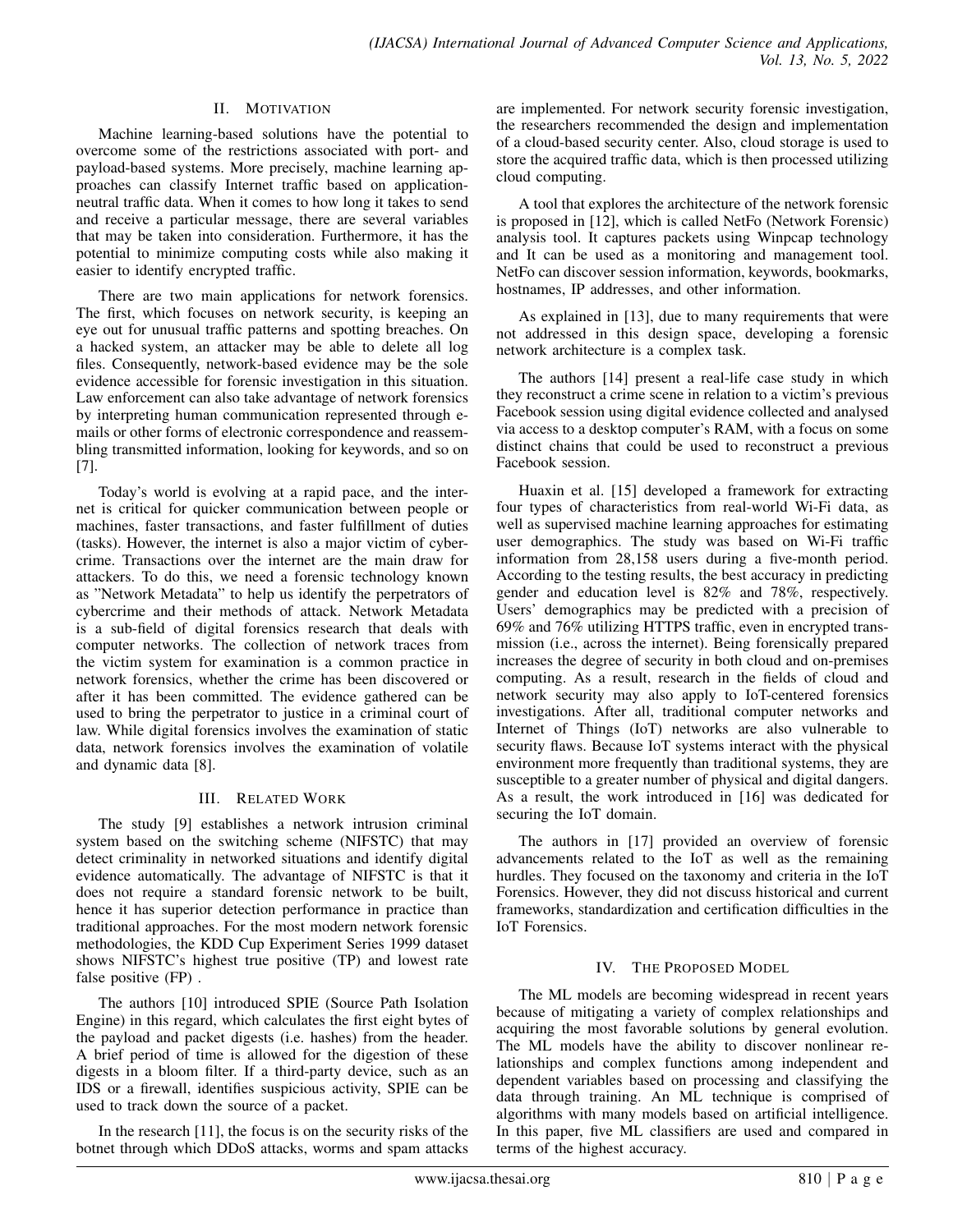

Fig. 1. The Proposed Model based on Machine Learning

Fig. 1 depicts the overall layout of the proposed framework based on machine learning approaches for network anomaly detection. It represents the phases that the model goes through and includes a large number of distinct processes. In the first phase, the dataset is analyzed and split into training and testing sets. For both training and testing, the attribute vectors are sliced in a 70:30 ratio. Next, in the pre-processing phase, the dataset is cleaned, features containing categorical data are normalized, and records including incorrect data are removed. Following, in the feature selection phase, the features are analyzed according to their weights and we choose most important features to define the attacks. Next, in the tuning phase, parameters of chosen classifier are tuned and optimized using a grid search. At the end, the optimized classifier is used for training and testing datasets, which are used for prediction of new traffic records.

#### *A. Dataset*

Data are the most valuable asset to develop an efficient intrusion detection system. CICIDS2017 [18] is the most recent intrusion detection evaluation dataset. It was created by the Canadian Institute for Cybersecurity at the University of New Brunswick. The CICIDS2017 dataset was constructed using the Network Traffic Flow analyzer. It was captured over a duration of 5 days over which 83 features and 15 classes were captured [19]. One of these classes represents the normal network traffic (defined as Benign) while the other 14 represent anomaly traffic (called Attacks). The names and numbers of these classes are shown in Table I. Compared to older and traditional datasets, such as KDD-99 [20], DARPA 98/99 [21] and ISCX2012 [22], CICIDS2017 dataset has the following advantages:

- Cover the current trends of attacks.
- Represent real-world data.
- Datasets are labelled.
- Attacks based on many protocols are included, such as HTTP, HTTPS, FTP, SSH, and email protocols.

For these reasons, the CICIDS2017 dataset is selected.

| <b>Attack Type</b>         | <b>Records</b>  |  |
|----------------------------|-----------------|--|
| <b>BENIGN</b>              | 2359087         |  |
| DoS Hulk                   | 231072          |  |
| PortScan                   | 158930          |  |
| DDoS                       | 41835           |  |
| DoS GoldenEye              | 10293           |  |
| FTP-Patator                | 7938            |  |
| <b>SSH-Patator</b>         | 5897            |  |
| DoS slowloris              | 5796            |  |
| DoS Slowhttptest           | 5499            |  |
| <b>Bot</b>                 | 1966            |  |
| Web Attack - Brute Force   | 1507            |  |
| Web Attack - XSS           | 652             |  |
| Infiltration               | 36              |  |
| Web Attack - Sql Injection | $\overline{21}$ |  |
| Heartbleed                 |                 |  |

TABLE I. NUMBER OF STREAM RECORDS FOR ATTACK TYPES IN THE CICIDS2017 DATASET

### *B. Data Pre-Processing*

As explained in the last section, the CICIDS2017 dataset contains 3119345 stream records and 83 features containing 15 class labels (one for normal traffic and 14 for attacks). To ensure that the dataset is ready to be trained, we need to clean and normalize it.

As most of the datasets, CICIDS2017 dataset contains some undesirable elements that must be removed. In CI-CIDS2017 dataset, because the network traffic was collected using the CICFlowMeter tool, some flag features have constant values (0 or 1), such as "Bwd URG Flags" and "Bwd P SH Flags". These features were removed from the dataset because they have no impact on model results and to decrease the memory footprint of the dataset. Next step in the preprocessing phase is removing records that have missing class label, missing information, and invalid values such as "NaN" or "Inf". After examining these records, 288602 records were removed.

If the dataset used for training of a classifier or detector suffers from high class imbalance problem, the classifier biases towards the majority class. As a result, the classifier shows lower accuracy with higher false alarm. Unfortunately, CICIDS2017 data set is prone to high class imbalance, as shown in Table 1. Therefore, to avoid this problem, the normal traffic records have been down sampled. In addition, to improve prevalence ratio and reducing class imbalance issue, few minority classes have been merged, such as Web Attacks. Therefore, the new dataset was partitioned into 70% for training (1571510 records) and 30% for testing (471453) sets.

# *C. Feature Selection*

The goals of feature selection are to identify and remove unneeded, irrelevant and redundant features from the dataset. This help reduce the complexity of the predictive model without compromising its accuracy. Feature selection helps define most important features for detecting attacks on the dataset. First using correlation test, some features are removed from the dataset to reduce its size and enhance the performance.

Fig. 2 shows the correlation matrix, which shows the value of the correlation of variables and features with each other, which negatively or positively affects them. A correlation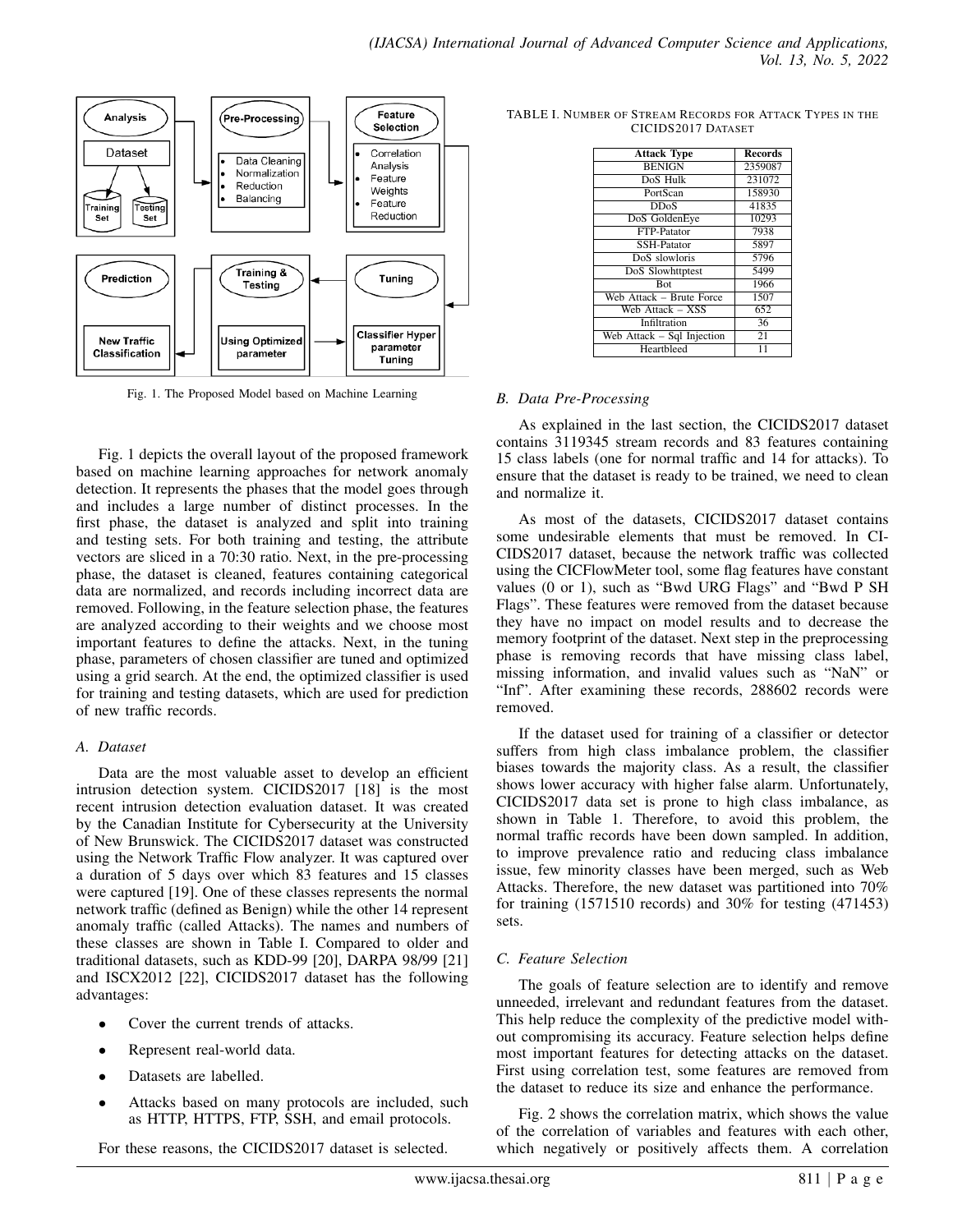

Fig. 2. Correlation Matrix

matrix is simply a table that displays the correlation coefficients for different variables. The matrix depicts the correlation between all the possible pairs of values in a table. It is a powerful tool to summarize a large dataset and identify and visualize patterns in the given data. Each cell in the table contains the correlation coefficient between the features that scales from 0 to 1. If the coefficient approaches 1, it means that it is more positive, meaning that both features have an impact on the prediction process, and whenever the value approaches 0, it means a negative correlation that does not benefit us in the process of prediction, and they have no effect.

By analyzing the correlation matrix, we found a strong correlation between the following features: (Fwd IAT Std, BwdIATMean), (Bwd Header Length, Fwd Header Length) and (Bwd Header Length, Subflow Fwd packets). Therefore, we delete the features that are not needed.

After removing correlated features, we still have large number of features. We need to use feature selection methods to determine the importance of a certain features in the detection of anomalous traffic. There are several feature selection methods in the literature, such as Fisher Score, T-Score, chisquared tests, random forest, or regression. Using these five feature selection methods, each feature is given a weight of importance as to how useful they are. These weights of features are compared and sorted. Fig. 3 shows the most 10 important features that are used for training and testing in the proposed model.

# V. RESULT AND DISCUSSION

In this section, the results will be presented and discussed based on the proposed machine learning techniques.



Fig. 3. Important Features

### *A. Data Classification Methods*

In artificial intelligence, machine learning is regarded as a subfield. Automatic classification [[23], [24]] is one of interested subjects for machine learning. In order to handle classification difficulties, automatic learning employs a variety of methods that group homogenous classes of comparable data items together. In order to train the decision rule and develop a classifier, supervised learning is adopted. ML can be used to create a predictive model to detect unknown attacks in network traffic. However, one important problem in ML is to identify and select the most relevant feature characteristics, from which to build a specific model based on training data for a particular classification job [[24], [25],[26]].

Classification is a logical choice for doing predictions with discrete known outcomes when using a machine learning technique such as classification. Items are classified using a classification technique, which is a set of exact rules for categorizing objects based on the quantitative and qualitative factors that characterize the objects. There are a variety of goals for which data categorization is performed, the most prevalent of which is to assist with data security challenges, particularly in anomaly detection [[27], [28], [29]].

In this work, we adopted using five classifiers to categorize the network, which are: the Random Forest, Logistic Regression, Decision Tree Algorithm, SVM, and the k-nearest neighbors. The findings were then compared using performance metrics and classification reports. Through the optimization of the classifier, training and testing process are repeated, where the behavior of the classifier is changed until the intended behavior is accomplished.

# *B. Performance Measures*

To evaluate the performance of the suggested classification methods for anomaly detection, we adopted the following measures: accuracy, recall, precision, and F1 Score. The confusion matrix is utilized to separate the prescient execution of the classification in the test data.

Fig. 4 shows a template for a binary confusion matrix that uses the four kinds of results: (true positives (TP), false negatives (FN), false positives (FP), and true negatives (TN)) along with the positive and negative classifications. The following measurement metrics are used to measure the performance of a dataset:

1) Accuracy calculates predicted observation ratios for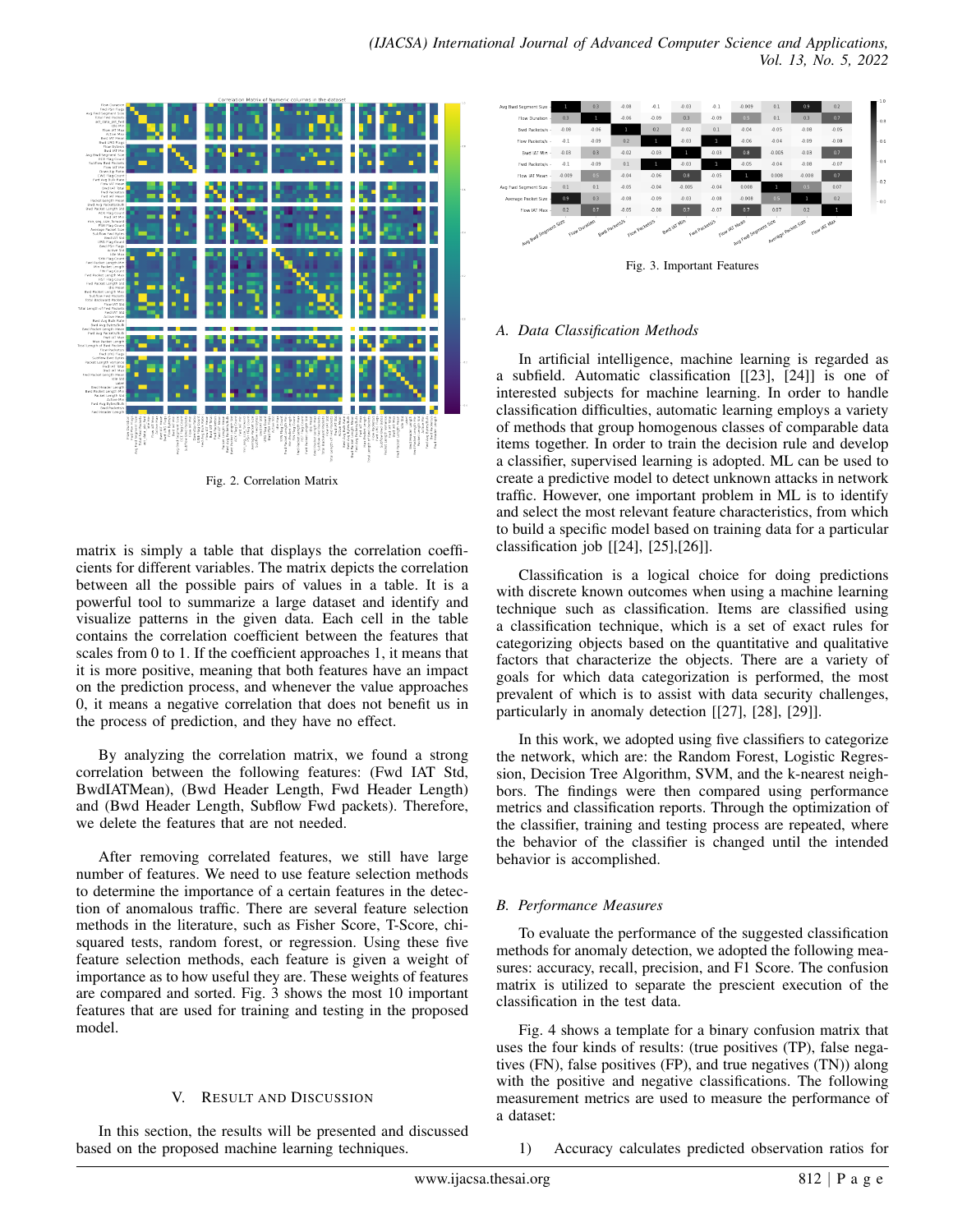|                         |                               | <b>Predicted condition</b> |                            |  |
|-------------------------|-------------------------------|----------------------------|----------------------------|--|
|                         | Total population<br>$= P + N$ | <b>Positive (PP)</b>       | <b>Negative (PN)</b>       |  |
| <b>Actual condition</b> | Positive (P)                  | True positive (TP)         | <b>False negative (FN)</b> |  |
|                         | Negative $(N)$                | <b>False positive (FP)</b> | True negative (TN)         |  |

Fig. 4. Confusion Matrix

TABLE II. RESULT OF COMPARE BETWEEN CLASSIFIERS

| Algorithm           | Accuracy | Recall | <b>Precision</b> | <b>F1 Score</b> |
|---------------------|----------|--------|------------------|-----------------|
| K-Neighbors         | 95.84    | 97.51  | 95.84            | 97.84           |
| Logistic regression | 96.51    | 97.95  | 98.45            | 98.20           |
| <b>SVM</b>          | 93.69    | 96.43  | 96.84            | 96.63           |
| Decision Tree       | 97.11    | 98.31  | 98.69            | 98.50           |
| Random Forest       | 98.63    | 98.82  | 99.80            | 99.31           |

total observations:

$$
Accuracy = \frac{TP + TN}{TP + TN + FP + FN}
$$
 (1)

2) Recall is the ability of the proposed model to detect the attacks. Recall can be calculated from the number of detected attacks rather than the number of actual attacks.

$$
Recall = \frac{TP}{TP + FN}
$$
 (2)

3) Precision is the ratio of predicted positive to total positive observed predictions.

$$
Precision = \frac{TP}{TP + FP}
$$
 (3)

4) F1 Score is the average of recall and precision values.

$$
F1Score = 2 * \frac{Precision * Recall}{Precision + Recall}
$$
 (4)

#### *C. Experimental Results*

Table II and Fig. 5 show the results of applying five different machine learning techniques for classifying different types of attacks. Fig. 5 shows the confusion matrix for all algorithms. Table II shows the accuracy, precision, recall, F1 Score for each algorithm.

From the Table II, we can notice that the best algorithms are Random Forest and Decision Tree. This is because they have a high accuracy and precision rates. The worst algorithm is K-Neighbors because it had lower accuracy and precision rates.

#### VI. CONCLUSION AND FUTURE WORK

An intrusion detection system is an important protection tool for detecting complex network attacks. In this work we have developed a new model for network intrusion (anomaly) detection based on machine learning algorithms. The proposed



Fig. 5. Confusion Matrix for different Classification Methods

model consists of six phases: dataset analysis, pre-processing, feature selection, parameter tuning, training and testing. Using the proposed model, five machine learning algorithms have been investigated for classification of network anomaly detection, which are: K-neighbors, logistic regression, SVM, decision tree and random forest. The performances of these ML algorithms have been observed on the basis of their accuracy, recall, precision and F1 score. The dataset CICIDS-2017 has been used for training and testing, which consists of seven different types of attacks. According to results, compared to other ML algorithms, the performance of the random forest algorithm is better. This is because it has achieved the highest accuracy and precision rates for classification of anomaly detection, which are 98.63% and 99.80, respectively. Compared to related work, the performance of the proposed model is better. This is because of: (1) The dataset was carefully cleaned by removing noise and outlier data and solving imbalance issues. (2) The proposed feature selection technique removed correlated and irrelevant features from the dataset. (3) Parameters of chosen classifier are tuned and optimized using gride search. As a future work, we will investigate other machine learning and deep learning algorithms for network anomaly detection.

#### ACKNOWLEDGMENT

The authors would like to thank The University of Tabuk for providing research support and facilities.

#### **REFERENCES**

[1] S. Fang, X. Pan, S. Xiang, and C. Pan, "Meta-msnet: Meta-learning based multi-source data fusion for traffic flow prediction," *IEEE Signal Processing Letters*, vol. 28, pp. 6–10, 2020.